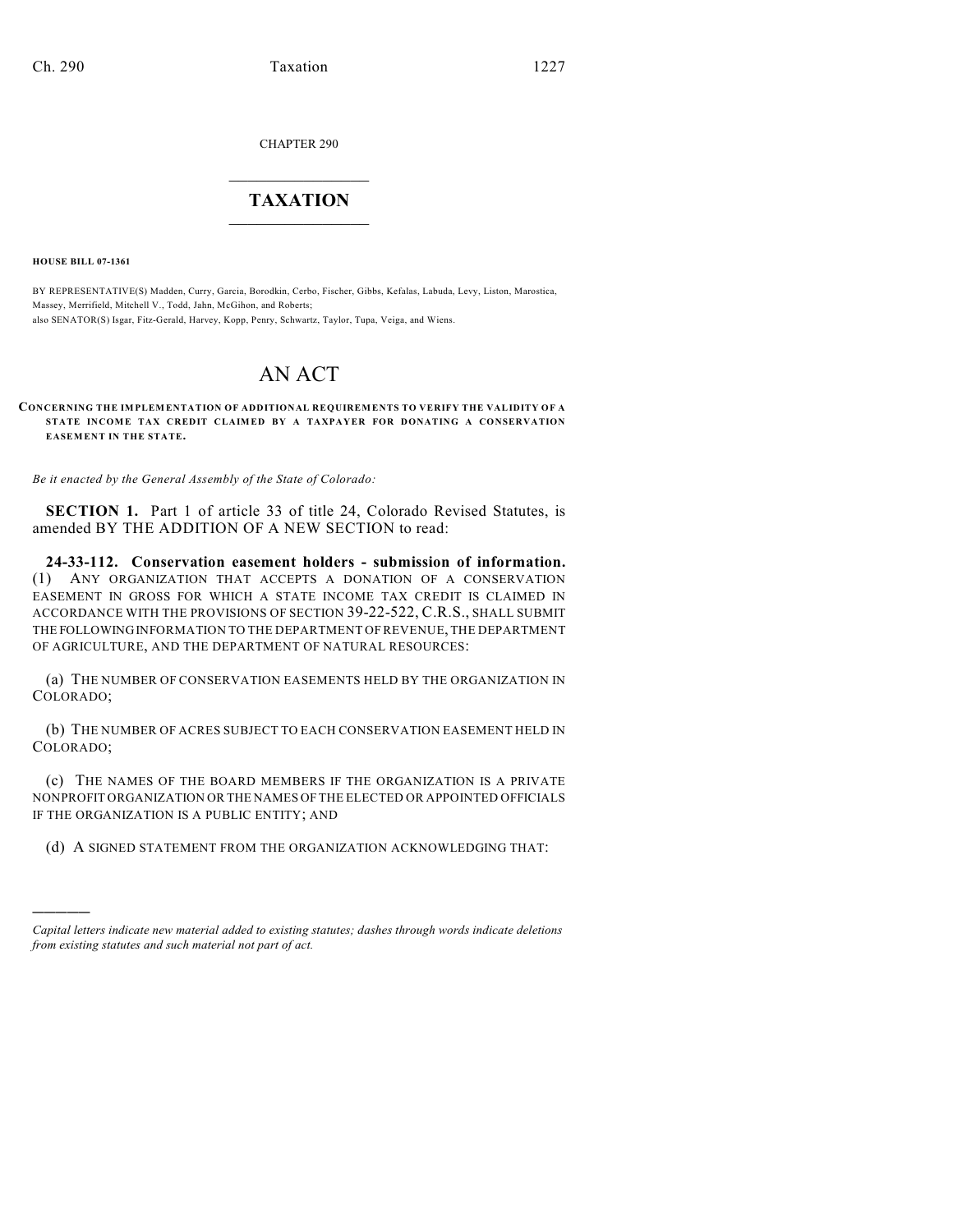#### 1228 Taxation Ch. 290

(I) THE ORGANIZATION HAS A COMMITMENT TO PROTECT THE CONSERVATION PURPOSE OF THE DONATION AND HAS THE RESOURCES TO ENFORCE THE RESTRICTIONS; AND

(II) THE ORGANIZATION HAS ADEQUATE RESOURCES AND POLICIES IN PLACE TO PROVIDE ANNUAL MONITORING OF EACH CONSERVATION EASEMENT HELD BY THE ORGANIZATION IN COLORADO.

(2) AN ORGANIZATION THAT ACCEPTS A CONSERVATION EASEMENT IN ANY CALENDAR YEAR COMMENCING ON OR AFTER JANUARY 1, 2008, SHALL SUBMIT THE INFORMATION REQUIRED BY SUBSECTION (1) OF THIS SECTION PRIOR TO ACCEPTING THE EASEMENT, BUT IN NO EVENT LATER THAN APRIL 15 OF THAT CALENDAR YEAR. AN ORGANIZATION SHALL NOT ACCEPT ANY DONATION OF A CONSERVATION EASEMENT IN GROSS FOR WHICH A CREDIT IS CLAIMED UNLESS THE ORGANIZATION HAS SUBMITTED THE INFORMATION REQUIRED BY THIS SUBSECTION (2) WITH THE DEPARTMENT OF REVENUE, THE DEPARTMENT OF AGRICULTURE, AND THE DEPARTMENT OF NATURAL RESOURCES. THE DEPARTMENT OF NATURAL RESOURCES AND THE DEPARTMENT OF AGRICULTURE SHALL MAKE THE INFORMATION AVAILABLE TO THE PUBLIC UPON REQUEST.

**SECTION 2.** 35-1-104 (1), Colorado Revised Statutes, is amended BY THE ADDITION OF A NEW PARAGRAPH to read:

**35-1-104. Functions, powers, and duties.** (1) The department has and shall exercise the following functions, powers, and duties:

(ee) TO RECEIVE SUBMISSIONS OF INFORMATION AS SPECIFIED IN SECTION 24-33-112, C.R.S., FROM ORGANIZATIONS THAT ACCEPT DONATIONS OF CONSERVATION EASEMENTS IN GROSS FOR WHICH A STATE INCOME TAX CREDIT IS CLAIMED AND TO MAKE THE INFORMATION AVAILABLE TO THE PUBLIC UPON REQUEST.

**SECTION 3.** 39-22-522 (3), (3.5), and (7) (i), Colorado Revised Statutes, are amended, and the said 39-22-522 is further amended BY THE ADDITION OF THE FOLLOWING NEW SUBSECTIONS, to read:

**39-22-522. Credit against tax - conservation easements.** (3) In order for any taxpayer to qualify for the credit provided for in subsection (2) of this section, the taxpayer shall file with SUBMIT THE FOLLOWING IN A FORM APPROVED BY THE EXECUTIVE DIRECTOR TO the department of revenue at the same time as the taxpayer files a return for the taxable year in which the credit is claimed:

(a) A STATEMENT INDICATING WHETHER A DEDUCTION WAS CLAIMED ON THE TAXPAYER'S FEDERAL INCOME TAX RETURN FOR A CONSERVATION EASEMENT IN GROSS;

(b) A STATEMENT THAT REFLECTS THE INFORMATION INCLUDED IN THE NONCASH CHARITABLE CONTRIBUTIONS FORM USED TO CLAIM A DEDUCTION FOR A CONSERVATION EASEMENT IN GROSS ON A FEDERAL INCOME TAX RETURN;

(c) A STATEMENT TO BE MADE AVAILABLE TO THE PUBLIC BY THE DEPARTMENT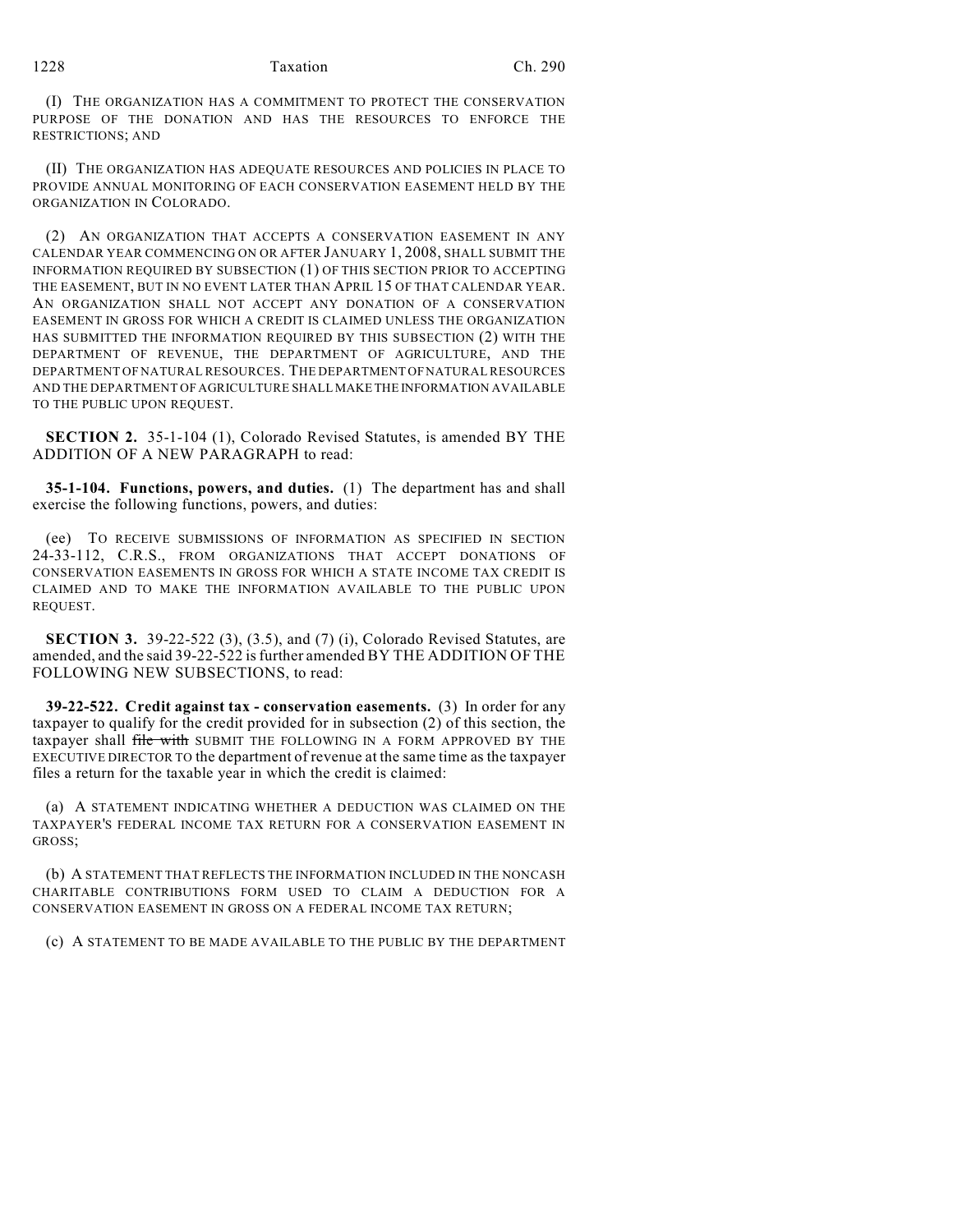# Ch. 290 Taxation 1229

OF REVENUE THAT INCLUDES A SUMMARY OF THE CONSERVATION PURPOSES AS DEFINED IN SECTION 170 (h) OF THE INTERNAL REVENUE CODE THAT ARE PROTECTED BY THE EASEMENT; THE COUNTY, TOWNSHIP, AND RANGE WHERE THE EASEMENT IS LOCATED; THE NUMBER OF ACRES SUBJECT TO THE EASEMENT; THE AMOUNT OF THE TAX CREDIT CLAIMED; AND THE NAME OF THE ORGANIZATION HOLDING THE EASEMENT;

(d) A summary of a qualified appraisal as defined in 26 CFR 1.170A-13 (c)  $(4)$ (1998) THAT MEETS THE REQUIREMENTS SET FORTH IN SUBSECTION (3.3) OF THIS SECTION; however, if requested by the department OF REVENUE, the taxpayer shall submit the appraisal itself.

(e) A SWORN AFFIDAVIT FROM THE APPRAISER THAT INCLUDES:

(I) A STATEMENT SPECIFYING THE VALUE OFTHE UNENCUMBERED PROPERTY AND THE TOTAL VALUE OF THE CONSERVATION EASEMENT IN GROSS;

(II) IF THE APPRAISAL SEPARATELY ALLOCATES THE VALUES OF SAND AND GRAVEL, MINERALS, WATER, OR IMPROVEMENTS, A STATEMENT OF THE SEPARATE VALUE OF THE SAND AND GRAVEL, MINERALS, WATER, OR IMPROVEMENTS BEFORE AND AFTER THE CONSERVATION EASEMENT IN GROSS IS GRANTED;

(III) AN ACKNOWLEDGMENT SPECIFYING WHETHER A SUBDIVISION ANALYSIS WAS THE PRIMARY METHODOLOGY USED IN THE APPRAISAL; AND

(IV) A STATEMENT SPECIFYING HOW THE APPRAISER SATISFIES QUALIFIED APPRAISER AND LICENSING REQUIREMENTS SET FORTH IN SUBSECTION (3.3) OF THIS SECTION; AND

(f) A SWORN AFFIDAVIT FROM THE HOLDER OF THE CONSERVATION EASEMENT IN GROSS THAT INCLUDES THE FOLLOWING:

(I) A COPY OF THE INFORMATION FILED BY THE HOLDER WITH THE DEPARTMENT OF REVENUE, THE DEPARTMENT OF AGRICULTURE, AND THE DEPARTMENT OF NATURAL RESOURCES IN ACCORDANCE WITH SECTION 24-33-112, C.R.S.;

(II) AN ACKNOWLEDGMENT OF WHETHER THE TRANSACTION IS PART OF A SERIES OF TRANSACTIONS BY THE SAME DONOR; AND

(III) AN ACKNOWLEDGMENT THAT THE HOLDER HAS REVIEWED THE COMPLETED COLORADO GROSS CONSERVATION EASEMENT CREDIT SCHEDULE TO BE FILED BY THE TAXPAYER AND THAT THE PROPERTY IS ACCURATELY DESCRIBED IN THE SCHEDULE.

(3.3) THE APPRAISAL FOR A CONSERVATION EASEMENT IN GROSS FOR WHICH A CREDIT IS CLAIMED SHALL BE A QUALIFIED APPRAISAL FROM A QUALIFIED APPRAISER, AS THOSE TERMS ARE DEFINED IN SECTION 170 (f) (11) OF THE INTERNAL REVENUE CODE. THE APPRAISAL SHALL BE IN CONFORMANCE WITH THE UNIFORM STANDARDS FOR PROFESSIONAL APPRAISAL PRACTICE PROMULGATED BY THE APPRAISAL STANDARDS BOARD. THE APPRAISER SHALL HOLD A VALID LICENSE AS A CERTIFIED GENERAL APPRAISER IN ACCORDANCE WITH THE PROVISIONS OF PART 7 OF ARTICLE 61 OF TITLE 12, C.R.S. IF THERE IS A FINAL DETERMINATION, OTHER THAN BY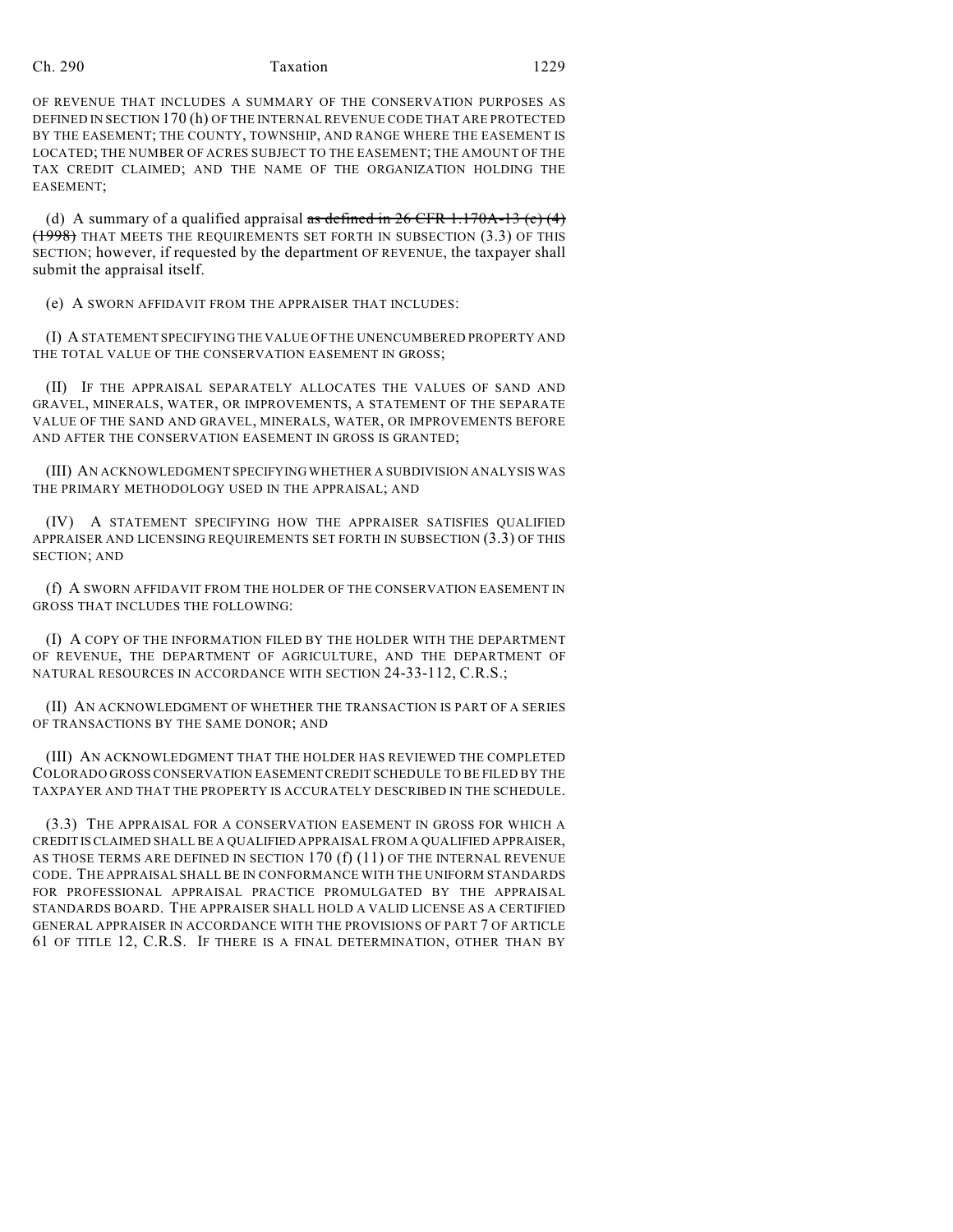## 1230 Taxation Ch. 290

SETTLEMENT OF THE TAXPAYER, THAT AN APPRAISAL SUBMITTED IN CONNECTION WITH A CLAIM FOR A CREDIT PURSUANT TO THIS SECTION IS A SUBSTANTIAL OR GROSS VALUATION MISSTATEMENT AS SUCH MISSTATEMENTS ARE DEFINED IN SECTION 1219 OF THE FEDERAL "PENSION PROTECTION ACT OF 2006", PUB.L. 109-280, THE DEPARTMENT SHALL SUBMIT A COMPLAINT REGARDING THE MISSTATEMENT TO THE BOARD OF REAL ESTATE APPRAISERS FOR DISCIPLINARY ACTION IN ACCORDANCE WITH THE PROVISIONS OF PART 7 OF ARTICLE 61 OF TITLE 12, C.R.S.

 $(3.5)$  The executive director of the department of revenue shall have the authority, pursuant to subsection (8) of this section, to require additional information from the taxpayer or transferee regarding the appraisal value of the easement, the amount of the credit, and the validity of the credit. In resolving disputes regarding the validity or the amount of a credit allowed pursuant to subsection (2) of this section, including the value of the conservation easement for which the credit is granted, the executive director shall have the authority, for good cause shown, to review and accept or reject, in whole or in part, the appraisal value of the easement, the amount of the credit, and the validity of the credit based upon the internal revenue code and federal regulations in effect at the time of the donation. IF THE EXECUTIVE DIRECTOR REASONABLY BELIEVES THAT THE APPRAISAL REPRESENTS A GROSS VALUATION MISSTATEMENT, THE EXECUTIVE DIRECTOR SHALL HAVE THE AUTHORITY TO REQUIRE THE TAXPAYER TO PROVIDE A SECOND APPRAISAL AT THE EXPENSE OF THE TAXPAYER. In the event the executive director rejects, in whole or in part, the appraisal value of the easement, the amount of the credit, or the validity of the credit, the procedures described in sections 39-21-103, 39-21-104, 39-21-104.5, and 39-21-105 shall apply.

(7) For income tax years commencing on or after January 1, 2000, a taxpayer may transfer all or a portion of a tax credit granted pursuant to subsection (2) of this section to another taxpayer for such other taxpayer, as transferee, to apply as a credit against the taxes imposed by this article subject to the following limitations:

(i) The donor of an easement for which a tax credit is claimed or the transferor of a tax credit transferred pursuant to this subsection (7) shall be the tax matters representative in all matters with respect to the credit. The tax matters representative shall be responsible for representing and binding the transferees with respect to all issues affecting the credit, including, but not limited to, the charitable contribution deduction, the appraisal, notifications and correspondence from and with the department of revenue, audit examinations, assessments or refunds, settlement agreements, and the statute of limitations. THE TRANSFEREE SHALL BE SUBJECT TO THE SAME STATUTE OF LIMITATIONS WITH RESPECT TO THE CREDIT AS THE TRANSFEROR OF THE CREDIT.

(10) ON OR BEFORE JULY 1, 2008, THE DEPARTMENT OF REVENUE SHALL CREATE A REPORT, WHICH SHALL BE MADE AVAILABLE TO THE PUBLIC, ON THE CREDITS CLAIMED IN THE PREVIOUS YEAR IN ACCORDANCE WITH THIS SECTION. FOR EACH CREDIT CLAIMED FOR A CONSERVATION EASEMENT IN GROSS, THE REPORT SHALL SUMMARIZE BY COUNTY WHERE THE EASEMENT IS LOCATED, THE ACRES UNDER EASEMENT, THE APPRAISED VALUE OF THE EASEMENT, THE DONATED VALUE OF THE EASEMENT, AND THE NAME OF ANY HOLDERS OF THE EASEMENT, EXCEPT THAT THE DEPARTMENT SHALL COMBINE SUCH INFORMATION FOR MULTIPLE COUNTIES WHERE